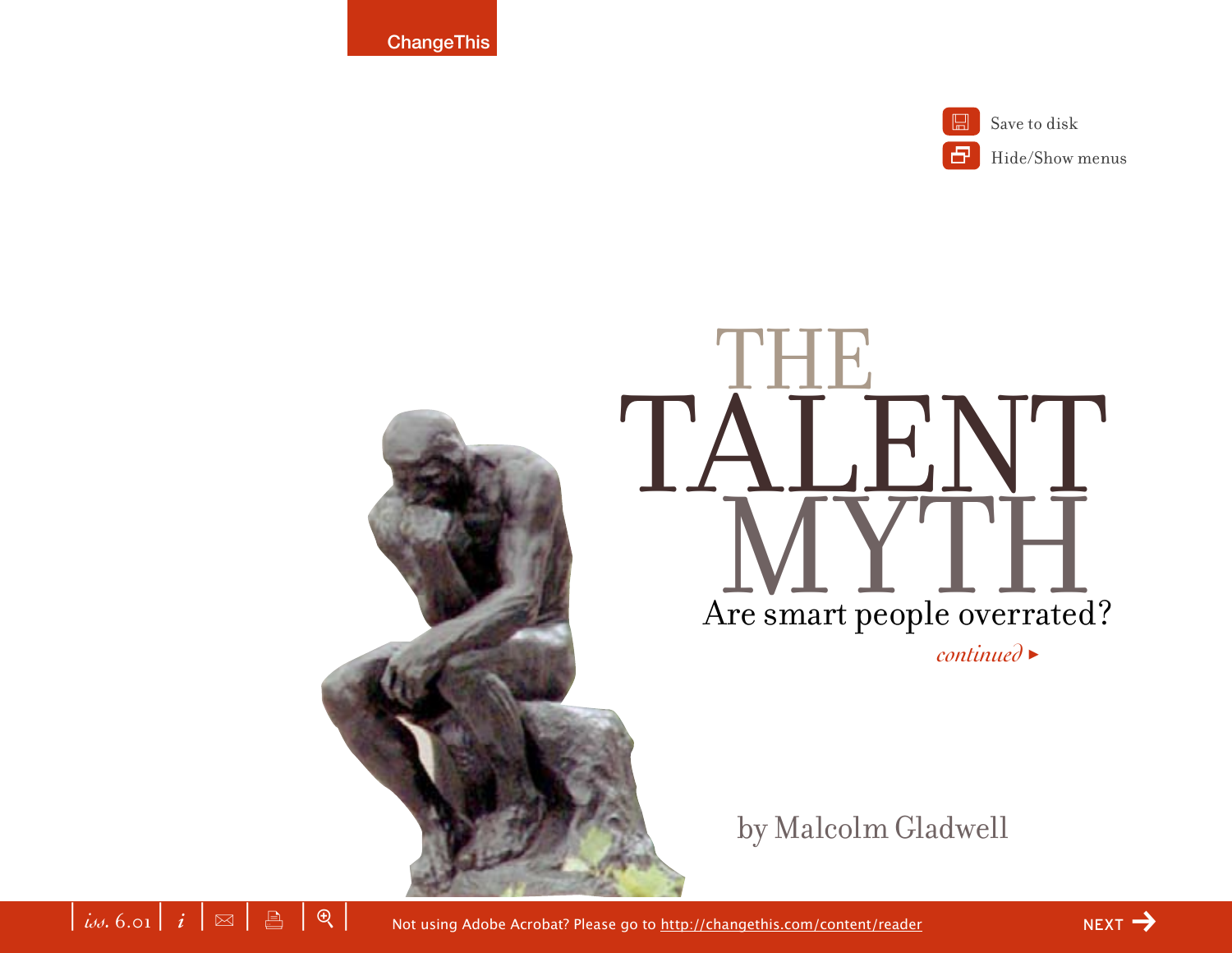Five years ago, several executives at McKinsey & Company, America's largest and most prestigious management-consulting firm, launched what they called the War for Talent. Thousands of questionnaires were sent to managers across the country. Eighteen companies were singled out for special attention, and the consultants spent up to three days at each firm, interviewing everyone from the C.E.O. down to the humanresources staff.

McKinsey wanted to document how the top-performing companies in America differed from other firms in the way they handle matters like hiring and promotion. But, as the consultants sifted through the piles of reports and questionnaires and interview transcripts, they grew convinced that the difference between winners and losers was more profound than they had realized. "We looked at one another and suddenly the light bulb blinked on," the three consultants who headed the project—Ed Michaels, Helen Handfield-Jones, and Beth Axelrod write in their new book, also called "The War for Talent."

The very best companies, they concluded, had leaders who were obsessed with the talent issue. They recruited ceaselessly, finding and hiring as many top performers as possible. They singled out and segregated their stars, rewarding them disproportionately, and pushing them into ever more senior positions. "Bet on the natural athletes, the ones with the strongest intrinsic skills," the authors approvingly quote one senior General Electric executive as saying. "Don't be afraid to promote stars without specifically relevant experience, seemingly over their heads." Success in the modern economy, according to Michaels, Handfield-Jones, and Axelrod, requires "the talent mind-set:" the "deep-seated belief that having better talent at all levels is how you outperform your competitors."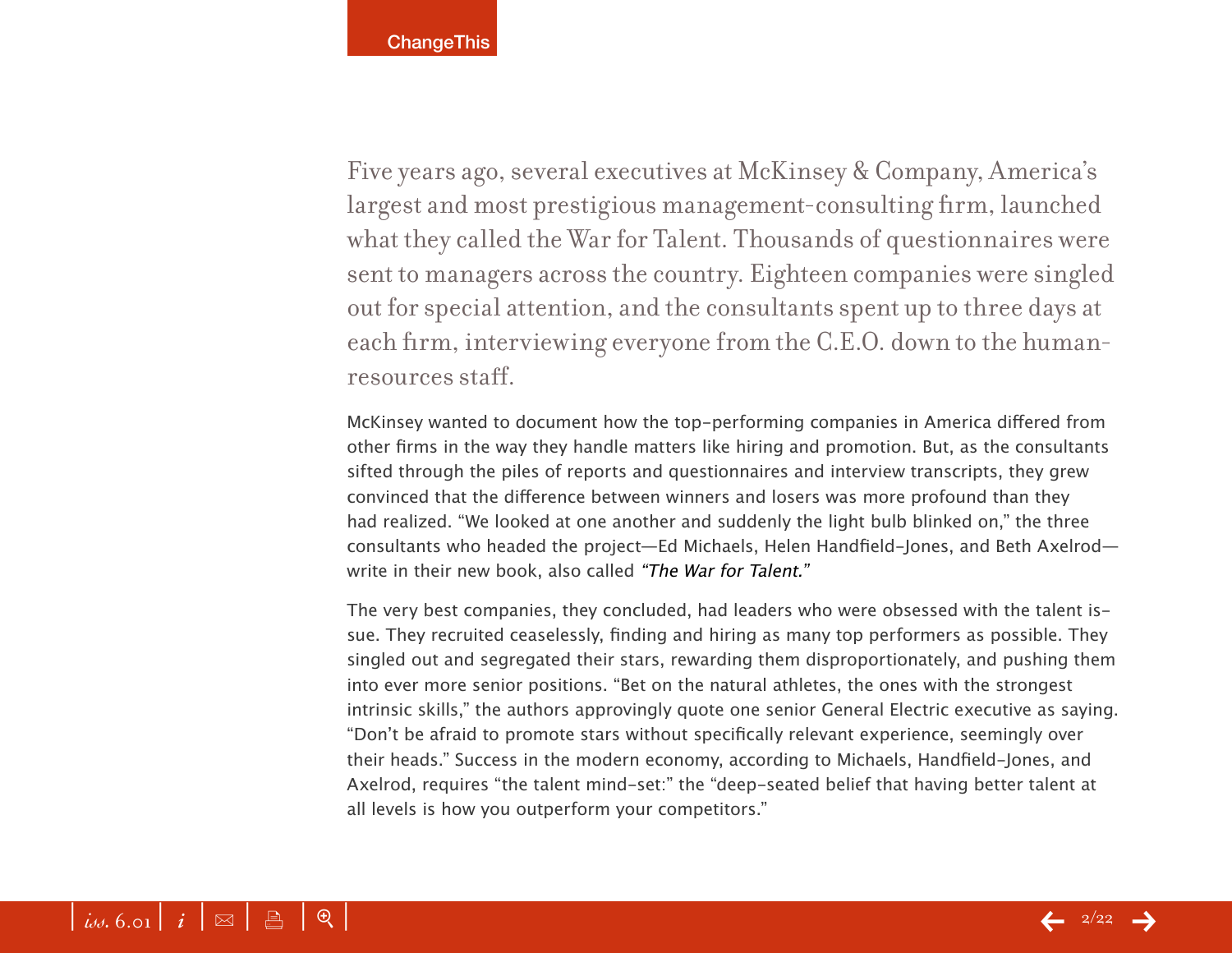This "talent mind-set" is the new orthodoxy of American management. It is the intellectual justification for why such a high premium is placed on degrees from first-tier business schools, and why the compensation packages for top executives have become so lavish. In the modern corporation, the system is considered only as strong as its stars, and, in the past few years, this message has been preached by consultants and management gurus all over the world. None, however, have spread the word quite so ardently as McKinsey, and, of all its clients, one firm took the talent mind-set closest to heart. It was a company where McKinsey conducted twenty separate projects, where McKinsey's billings topped ten million dollars a year, where a McKinsey director regularly attended board meetings, and where the C.E.O. himself was a former McKinsey partner. The company, of course, was Enron.

# [The] "talent mind-set" is the new orthodoxy of American management.

The Enron scandal is now almost a year old. The reputations of Jeffrey Skilling and Kenneth Lay, the company's two top executives, have been destroyed. Arthur Andersen, Enron's auditor, has been driven out of business, and now investigators have turned their attention to Enron's investment bankers. The one Enron partner that has escaped largely unscathed is McKinsey, which is odd, given that it essentially created the blueprint for the Enron culture. Enron was the ultimate "talent" company. When Skilling started the corporate division known as Enron Capital and Trade, in 1990, he "decided to bring in a steady stream of the very best college and M.B.A. graduates he could find to stock the company with talent," Michaels, Handfield-Jones, and Axelrod tell us. During the nineties, Enron was bringing in two hundred and fifty newly minted M.B.A.s a year. "We had these things called Super Saturdays," one former Enron manager recalls. "I'd interview some of these guys who were fresh out of

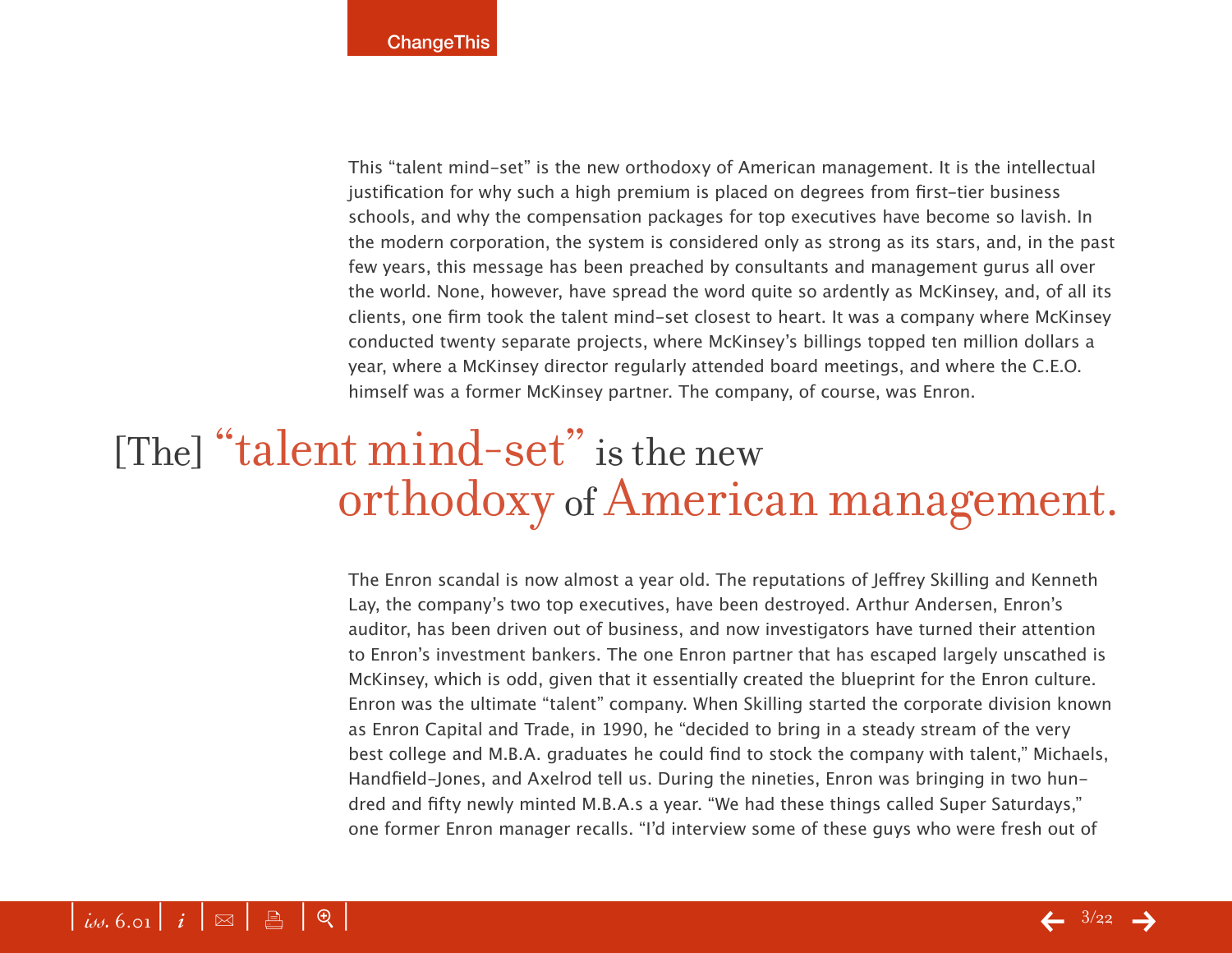Harvard, and these kids could blow me out of the water. They knew things I'd never heard of." Once at Enron, the top performers were rewarded inordinately, and promoted without regard for seniority or experience. Enron was a star system. "The only thing that differentiates Enron from our competitors is our people, our talent," Lay, Enron's former chairman and C.E.O., told the McKinsey consultants when they came to the company's headquarters, in Houston. Or, as another senior Enron executive put it to Richard Foster, a McKinsey partner who celebrated Enron in his 2001 book, "Creative Destruction," "We hire very smart people and we pay them more than they think they are worth."

# Once at Enron, the top performers were rewarded inordinately, and promoted without regard for seniority or experience. Enron was a star system.

The management of Enron, in other words, did exactly what the consultants at McKinsey said that companies ought to do in order to succeed in the modern economy. It hired and rewarded the very best and the very brightest—and it is now in bankruptcy. The reasons for its collapse are complex, needless to say. But what if Enron failed not in spite of its talent mindset but because of it? What if smart people are overrated?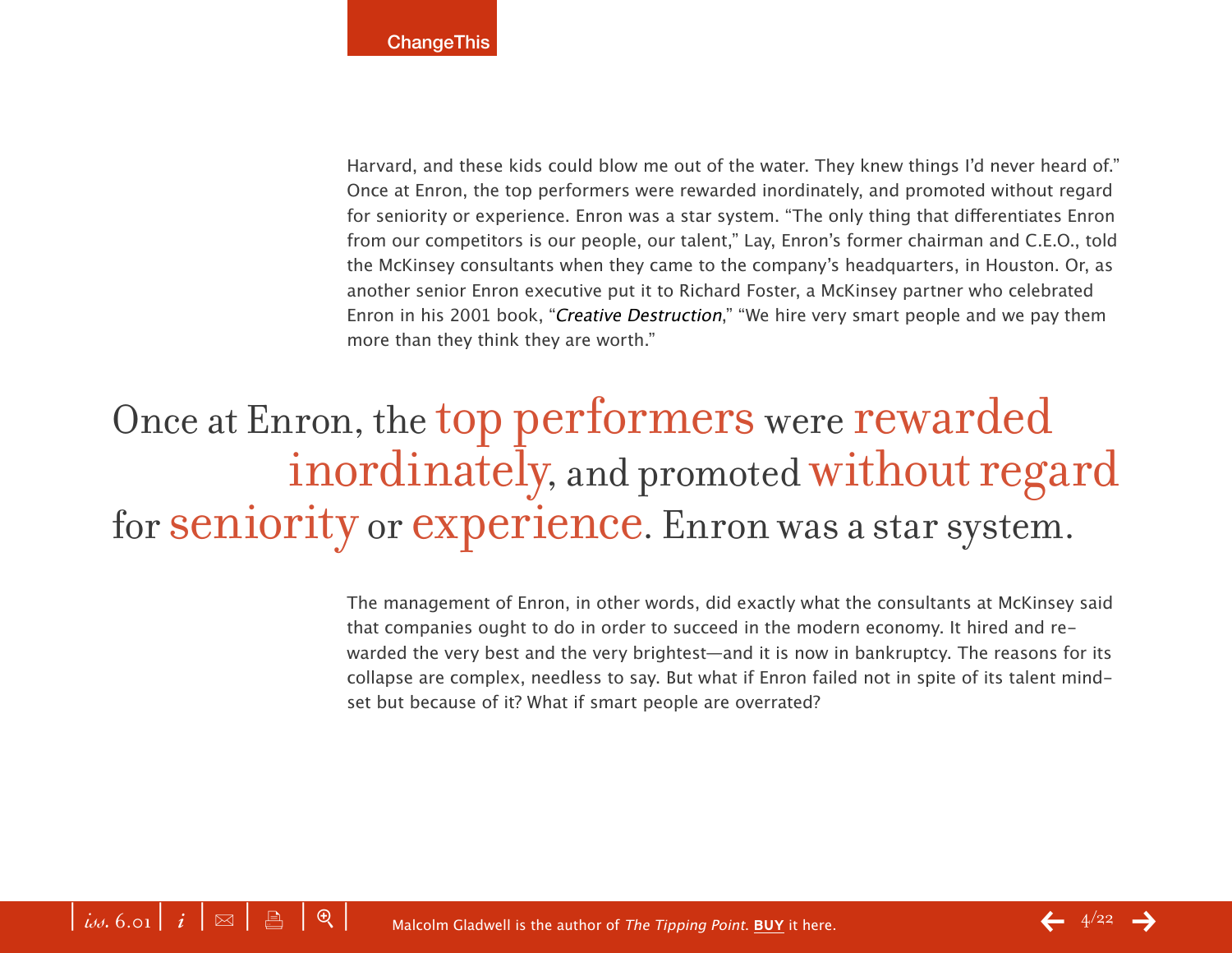At the heart of the McKinsey vision is a process that the War for Talent advocates refer to as "differentiation and affirmation." Employers, they argue, need to sit down once or twice a year and hold a "candid, probing, no-holds-barred debate about each individual," sorting employees into A, B, and C groups. The A's must be challenged and disproportionately rewarded. The B's need to be encouraged and affirmed. The C's need to shape up or be shipped out. Enron followed this advice almost to the letter, setting up internal Performance Review Committees. The members got together twice a year, and graded each person in their section on ten separate criteria, using a scale of one to five. The process was called "rank and yank." Those graded at the top of their unit received bonuses two-thirds higher than those in the next thirty per cent; those who ranked at the bottom received no bonuses and no extra stock options—and in some cases were pushed out.

# The management of Enron…did exactly what the consultants at McKinsey said that companies ought to do in order to succeed in the modern economy.

How should that ranking be done? Unfortunately, the McKinsey consultants spend very little time discussing the matter. One possibility is simply to hire and reward the smartest people. But the link between, say, I.Q. and job performance is distinctly underwhelming. On a scale where 0.1 or below means virtually no correlation and 0.7 or above implies a strong correlation (your height, for example, has a 0.7 correlation with your parents' height), the correlation between I.Q. and occupational success is between 0.2 and 0.3. "What I.Q. doesn't pick up is effectiveness at common-sense sorts of things, especially working with people," Richard Wagner, a psychologist at Florida State University, says. "In terms of how we evaluate schooling,

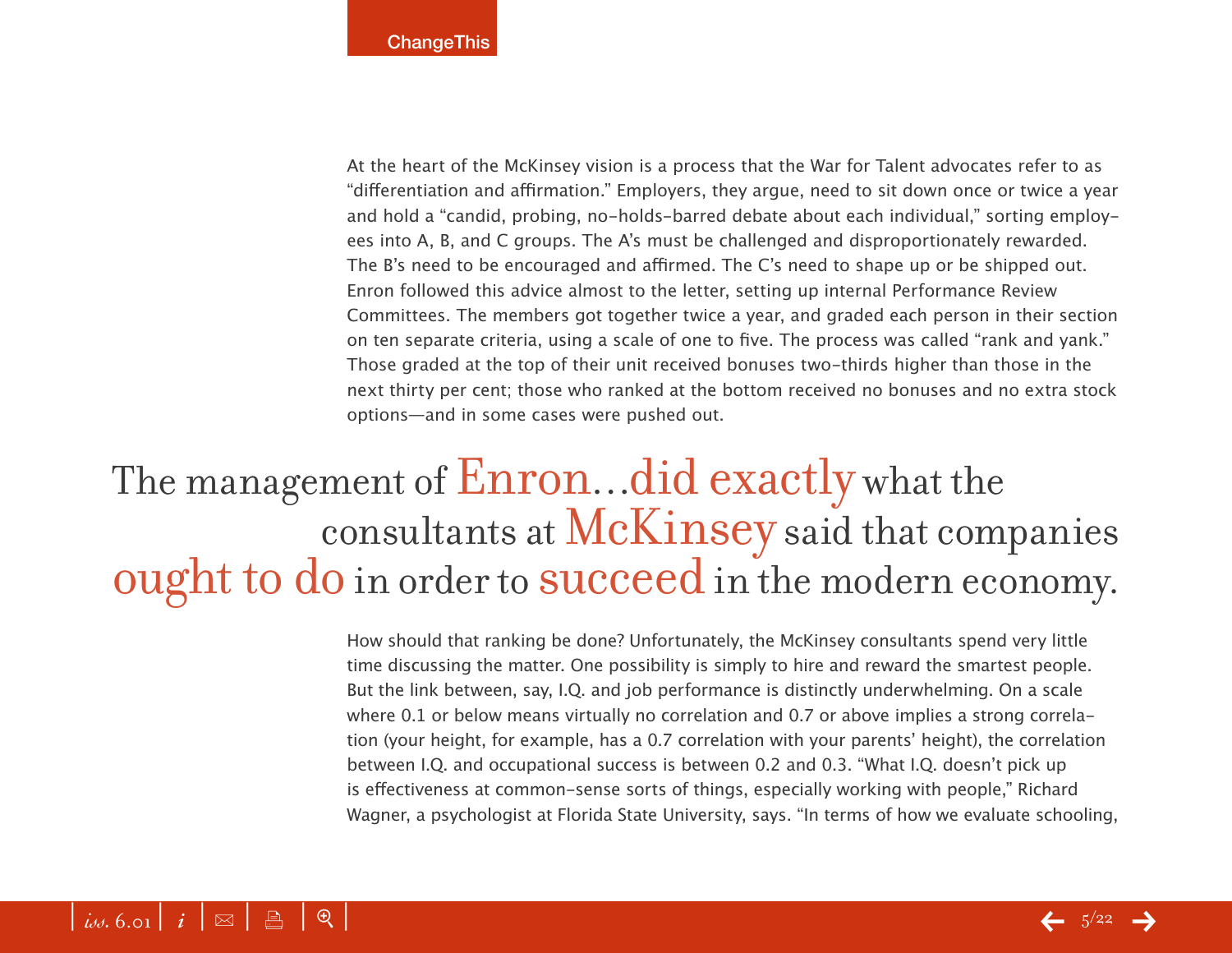everything is about working by yourself. If you work with someone else, it's called cheating. Once you get out in the real world, everything you do involves working with other people."

Wagner and Robert Sternberg, a psychologist at Yale University, have developed tests of this practical component, which they call "tacit knowledge." Tacit knowledge involves things like knowing how to manage yourself and others, and how to navigate complicated social situations. Here is a question from one of their tests:

You have just been promoted to head of an important department in your organization. The previous head has been transferred to an equivalent position in a less important department. Your understanding of the reason for the move is that the performance of the department as a whole has been mediocre. There have not been any glaring deficiencies, just a perception of the department as so-so rather than very good. Your charge is to shape up the department. Results are expected quickly. Rate the quality of the following strategies for succeeding at your new position.

- **A** Always delegate to the most junior person who can be trusted with the task.
- **B** Give your superiors frequent progress reports.
- **C** Announce a major reorganization of the department that includes getting rid of whomever you believe to be "dead wood."
- **D** Concentrate more on your people than on the tasks to be done.
- **E** Make people feel completely responsible for their work.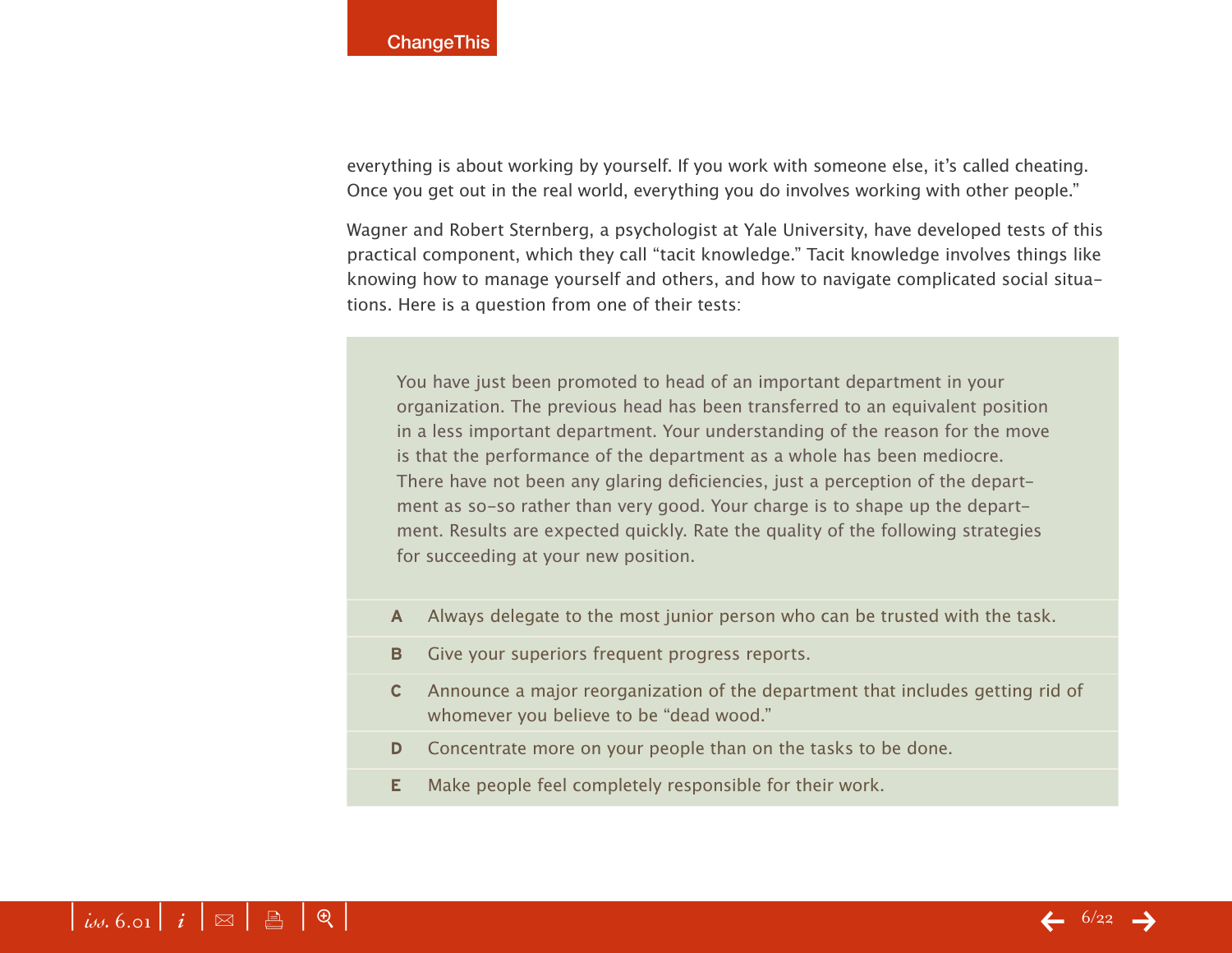Wagner finds that how well people do on a test like this predicts how well they will do in the workplace: good managers pick (B) and (E); bad managers tend to pick (C). Yet there's no clear connection between such tacit knowledge and other forms of knowledge and experience. The process of assessing ability in the workplace is a lot messier than it appears.

# How do you evaluate someone's performance in a system where no one is in a job long enough to allow such evaluation?

An employer really wants to assess not potential but performance. Yet that's just as tricky. In "The War for Talent," the authors talk about how the Royal Air Force used the A, B, and C ranking system for its pilots during the Battle of Britain. But ranking fighter pilots—for whom there are a limited and relatively objective set of performance criteria (enemy kills, for example, and the ability to get their formations safely home)—is a lot easier than assessing how the manager of a new unit is doing at, say, marketing or business development.

And whom do you ask to rate the manager's performance? Studies show that there is very little correlation between how someone's peers rate him and how his boss rates him. The only rigorous way to assess performance, according to human-resources specialists, is to use criteria that are as specific as possible. Managers are supposed to take detailed notes on their employees throughout the year, in order to remove subjective personal reactions from the process of assessment. You can grade someone's performance only if you know their performance. And, in the freewheeling culture of Enron, this was all but impossible.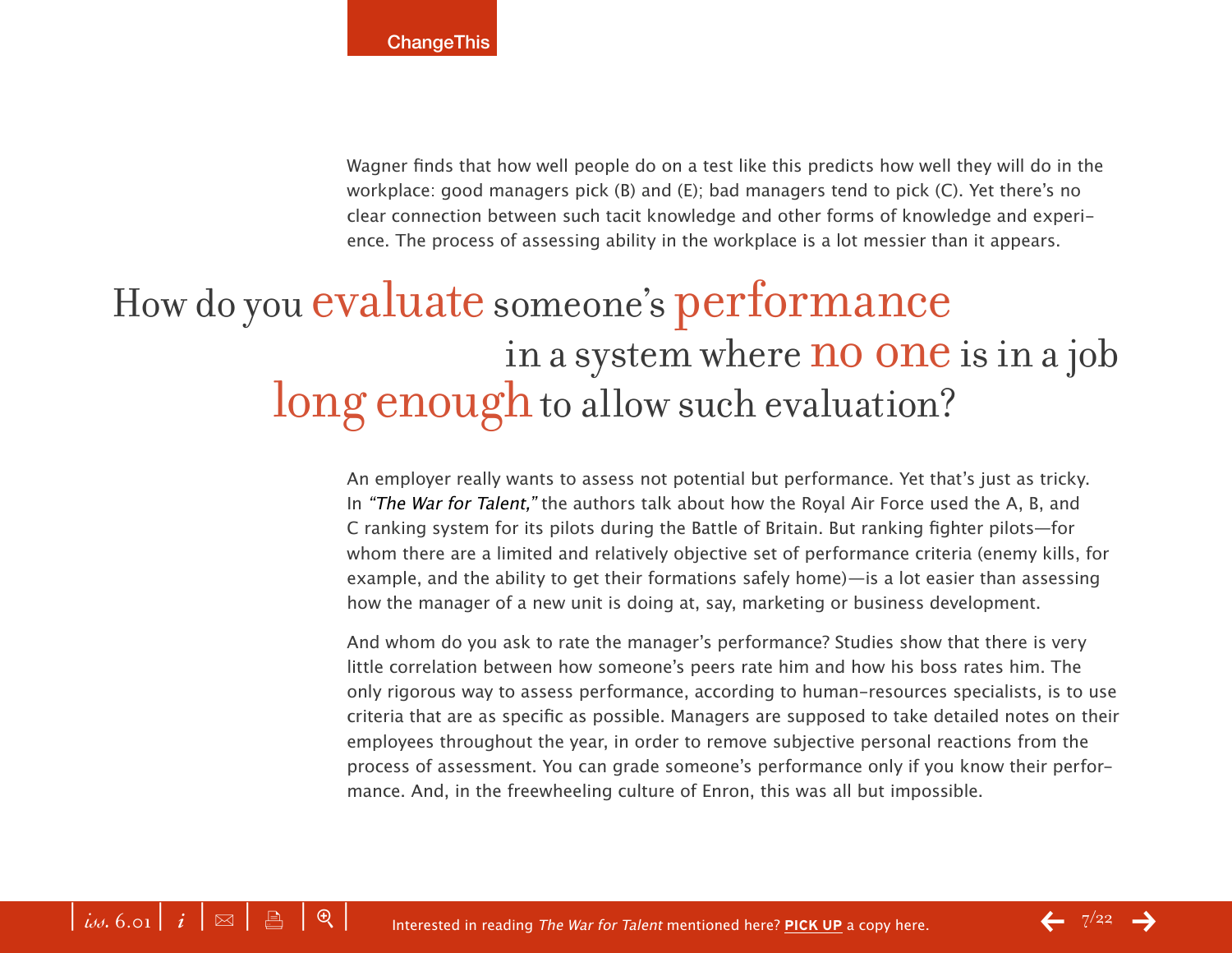People deemed "talented" were constantly being pushed into new jobs and given new challenges. Annual turnover from promotions was close to twenty per cent. Lynda Clemmons, the so-called "weather babe" who started Enron's weather derivatives business, jumped, in seven quick years, from trader to associate to manager to director and, finally, to head of her own business unit. How do you evaluate someone's performance in a system where no one is in a job long enough to allow such evaluation?

# "What I.Q. doesn't pick up is effectiveness at common-sense sorts of things, especially working with people."

The answer is that you end up doing performance evaluations that aren't based on performance. Among the many glowing books about Enron written before its fall was the bestseller "Leading the Revolution," by the management consultant Gary Hamel, which tells the story of Lou Pai, who launched Enron's power-trading business. Pai's group began with a disaster: it lost tens of millions of dollars trying to sell electricity to residential consumers in newly deregulated markets.

The problem, Hamel explains, is that the markets weren't truly deregulated: "The states that were opening their markets to competition were still setting rules designed to give their traditional utilities big advantages." It doesn't seem to have occurred to anyone that Pai ought to have looked into those rules more carefully before risking millions of dollars. He was promptly given the chance to build the commercial electricity-outsourcing business, where he ran up several more years of heavy losses before cashing out of Enron last year with two hundred and seventy million dollars.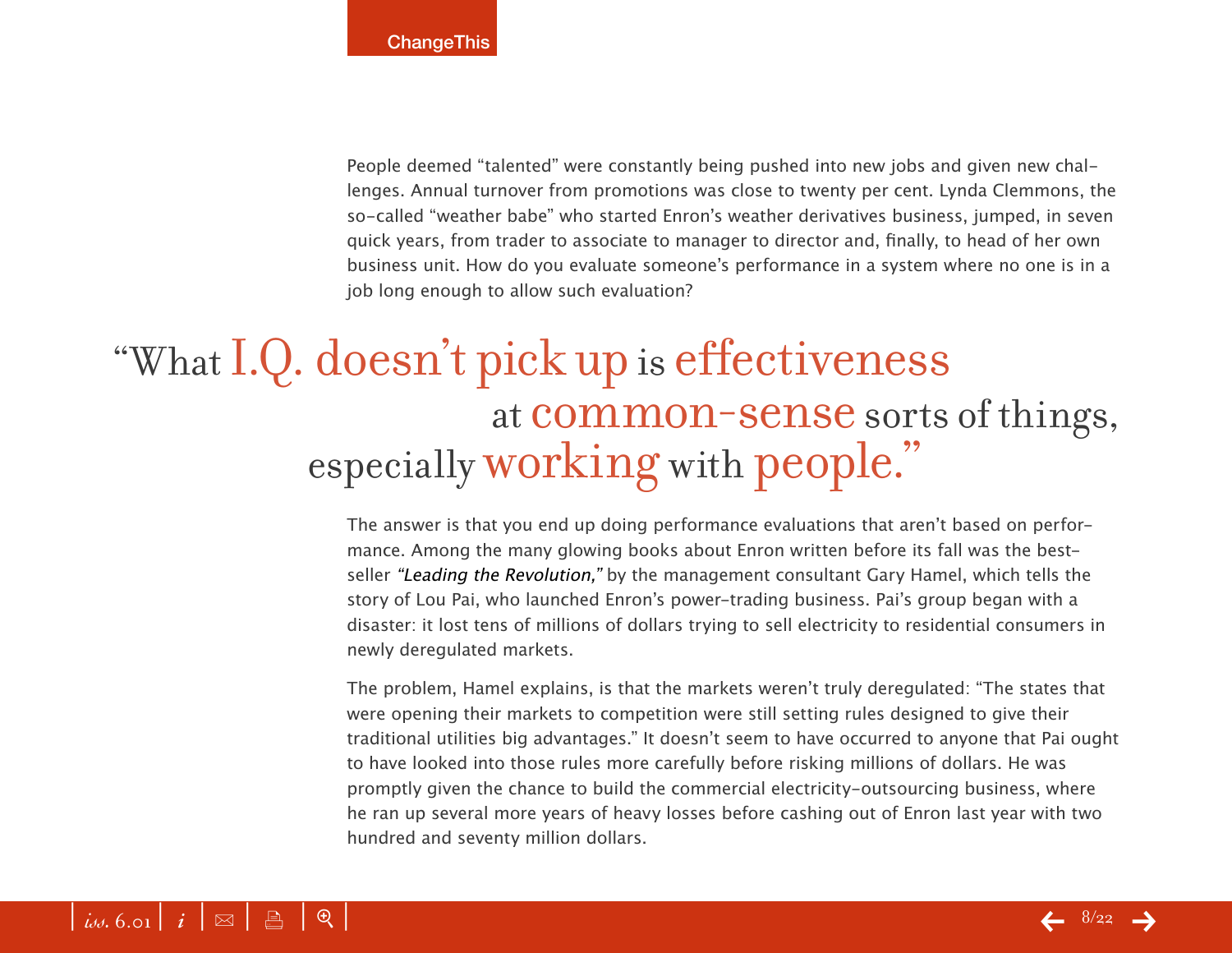Because Pai had "talent," he was given new opportunities, and when he failed at those new opportunities he was given still more opportunities…because he had "talent." "At Enron, failure—even of the type that ends up on the front page of the Wall Street Journal—doesn't necessarily sink a career," Hamel writes, as if that were a good thing. Presumably, companies that want to encourage risk-taking must be willing to tolerate mistakes. Yet if talent is defined as something separate from an employee's actual performance, what use is it, exactly?

# Studies show that there is very little correlation between how someone's peers rate him and how his boss rates him.

What the War for Talent amounts to is an argument for indulging A employees, for fawning over them. "You need to do everything you can to keep them engaged and satisfied—even delighted," Michaels, Handfield-Jones, and Axelrod write. "Find out what they would most like to be doing, and shape their career and responsibilities in that direction. Solve any issues that might be pushing them out the door, such as a boss that frustrates them or travel demands that burden them." No company was better at this than Enron.

In one oft-told story, Louise Kitchin, a twenty-nine-year-old gas trader in Europe, became convinced that the company ought to develop an online-trading business. She told her boss, and she began working in her spare time on the project, until she had two hundred and fifty people throughout Enron helping her.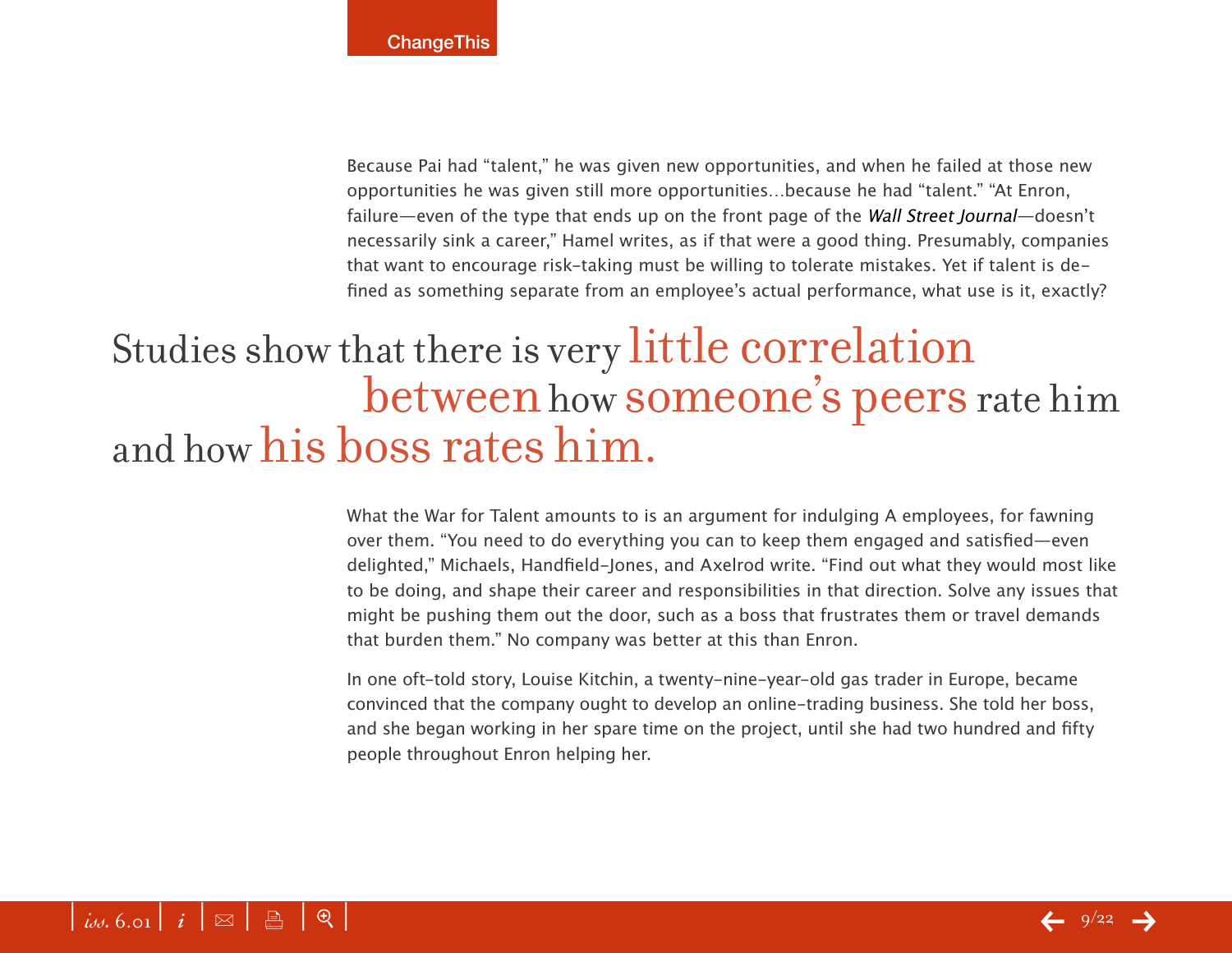After six months, Skilling was finally informed. "I was never asked for any capital," Skilling said later. "I was never asked for any people. They had already purchased the servers. They had already started ripping apart the building. They had started legal reviews in twenty-two countries by the time I heard about it." It was, Skilling went on approvingly, "exactly the kind of behavior that will continue to drive this company forward."

# What the War for Talent amounts to is an argument for indulging A employees.

Kitchin's qualification for running EnronOnline, it should be pointed out, was not that she was good at it. It was that she wanted to do it, and Enron was a place where stars did whatever they wanted. "Fluid movement is absolutely necessary in our company. And the type of people we hire enforces that," Skilling told the team from McKinsey. "Not only does this system help the excitement level for each manager, it shapes Enron's business in the direction that its managers find most exciting." Here is Skilling again: "If lots of [employees] are flocking to a new business unit, that's a good sign that the opportunity is a good one…If a business unit can't attract people very easily, that's a good sign that it's a business Enron shouldn't be in." You might expect a C.E.O. to say that if a business unit can't attract *customers* very easily that's a good sign it's a business the company shouldn't be in. A company's business is supposed to be shaped in the direction that its managers find most *profitable*. But at Enron the needs of the customers and the shareholders were secondary to the needs of its stars.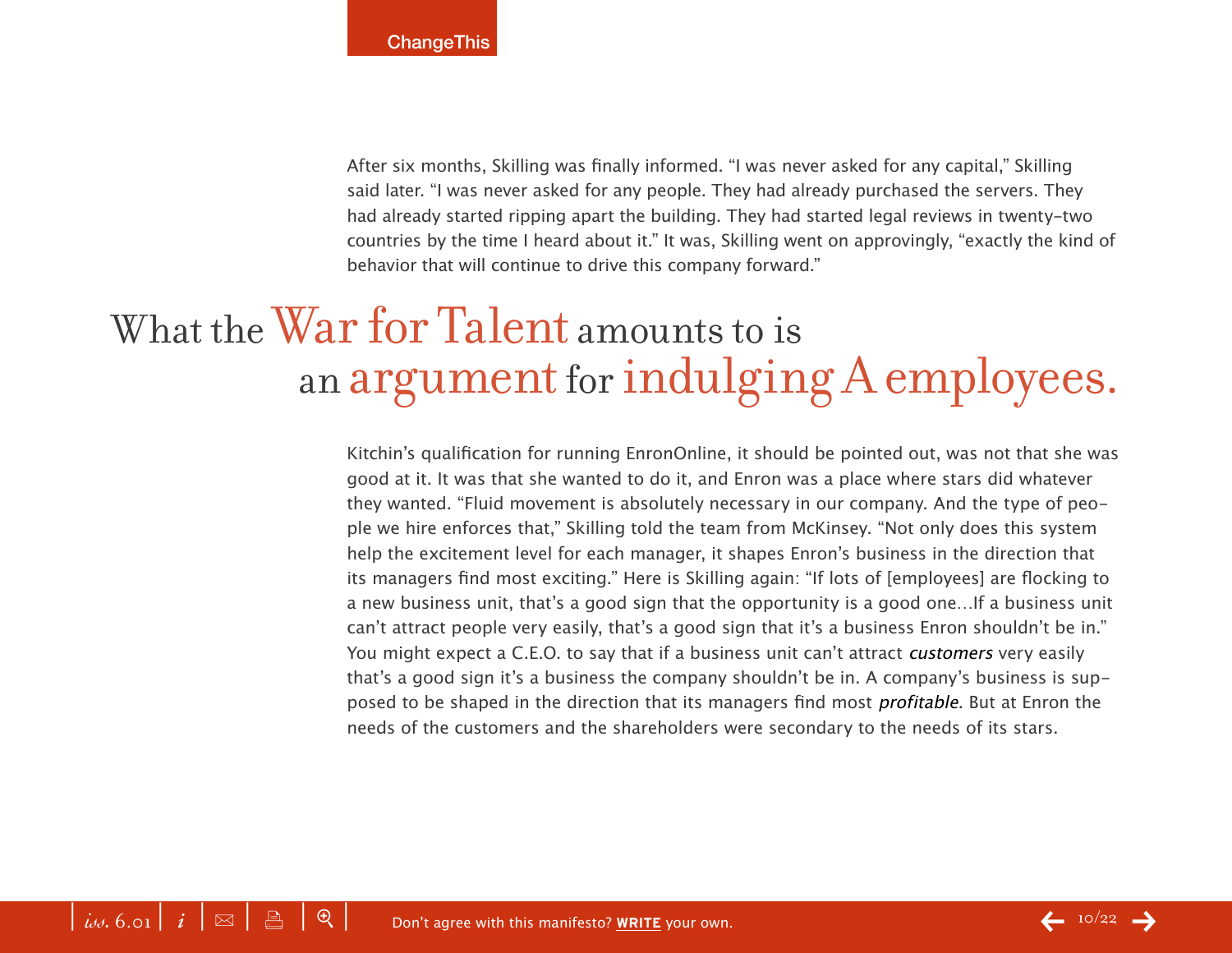A dozen years ago, the psychologists Robert Hogan, Robert Raskin, and Dan Fazzini wrote a brilliant essay called "The Dark Side of Charisma." It argued that flawed managers fall into three types. One is the High Likability Floater, who rises effortlessly in an organization because he never takes any difficult decisions or makes any enemies. Another is the Homme de Ressentiment, who seethes below the surface and plots against his enemies. The most interesting of the three is the Narcissist, whose energy and self-confidence and charm lead him inexorably up the corporate ladder.

Narcissists are terrible managers. They resist accepting suggestions, thinking it will make them appear weak, and they don't believe that others have anything useful to tell them. "Narcissists are biased to take more credit for success than is legitimate," Hogan and his co-authors write, and "biased to avoid acknowledging responsibility for their failures and shortcomings for the same reasons that they claim more success than is their due." Moreover:

Narcissists typically make judgments with greater confidence than other people…and, because their judgments are rendered with such conviction, other people tend to believe them and the narcissists become disproportionately more influential in group situations. Finally, because of their self-confidence and strong need for recognition, narcissists tend to "self-nominate;" consequently, when a leadership gap appears in a group or organization, the narcissists rush to fill it.

Tyco Corporation and WorldCom were the Greedy Corporations: they were purely interested in short-term financial gain. Enron was the Narcissistic Corporation—a company that took more credit for success than was legitimate, that did not acknowledge responsibility for its failures, that shrewdly sold the rest of us on its genius, and that substituted self-nomination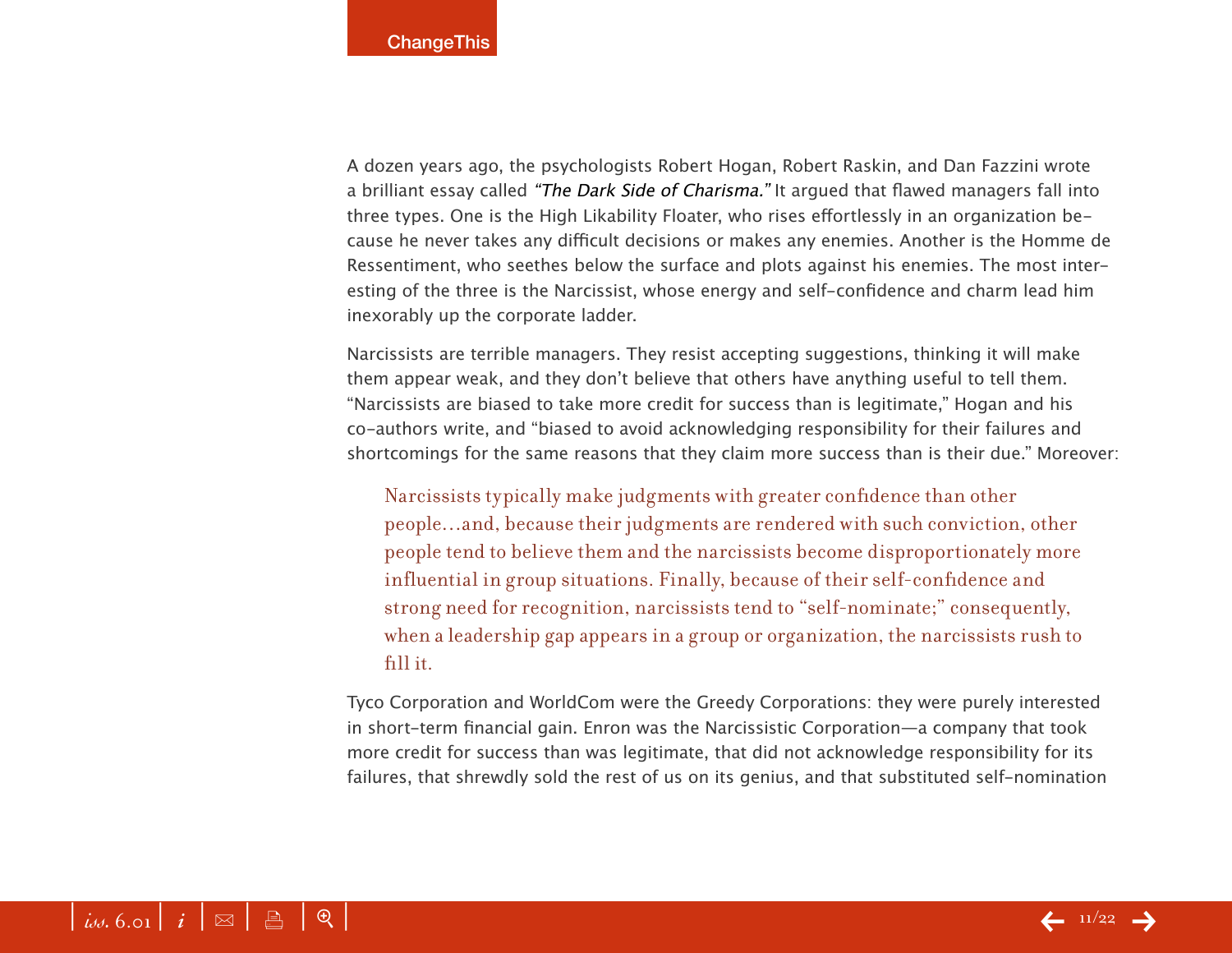for disciplined management. At one point in "Leading the Revolution," Hamel tracks down a senior Enron executive, and what he breathlessly recounts—the braggadocio, the self-satisfaction—could be an epitaph for the talent mind-set:

"You cannot control the atoms within a nuclear fusion reaction," said Ken Rice when he was head of Enron Capital and Trade Resources (ECT), America's largest marketer of natural gas and largest buyer and seller of electricity. Adorned in a black T-shirt, blue jeans, and cowboy boots, Rice drew a box on an office whiteboard that pictured his business unit as a nuclear reactor. Little circles in the box represented its "contract originators," the gunslingers charged with doing deals and creating new businesses. Attached to each circle was an arrow. In Rice's diagram the arrows were pointing in all different directions. "We allow people to go in whichever direction that they want to go."

The distinction between the Greedy Corporation and the Narcissistic Corporation matters, because the way we conceive our attainments helps determine how we behave. Carol Dweck, a psychologist at Columbia University, has found that people generally hold one of two fairly firm beliefs about their intelligence: they consider it either a fixed trait or something that is malleable and can be developed over time. Five years ago, Dweck did a study at the University of Hong Kong, where all classes are conducted in English. She and her colleagues approached a large group of social-sciences students, told them their English-proficiency scores, and asked them if they wanted to take a course to improve their language skills. One would expect all those who scored poorly to sign up for the remedial course. The University of Hong Kong is a demanding institution, and it is hard to do well in the social sciences without strong English skills.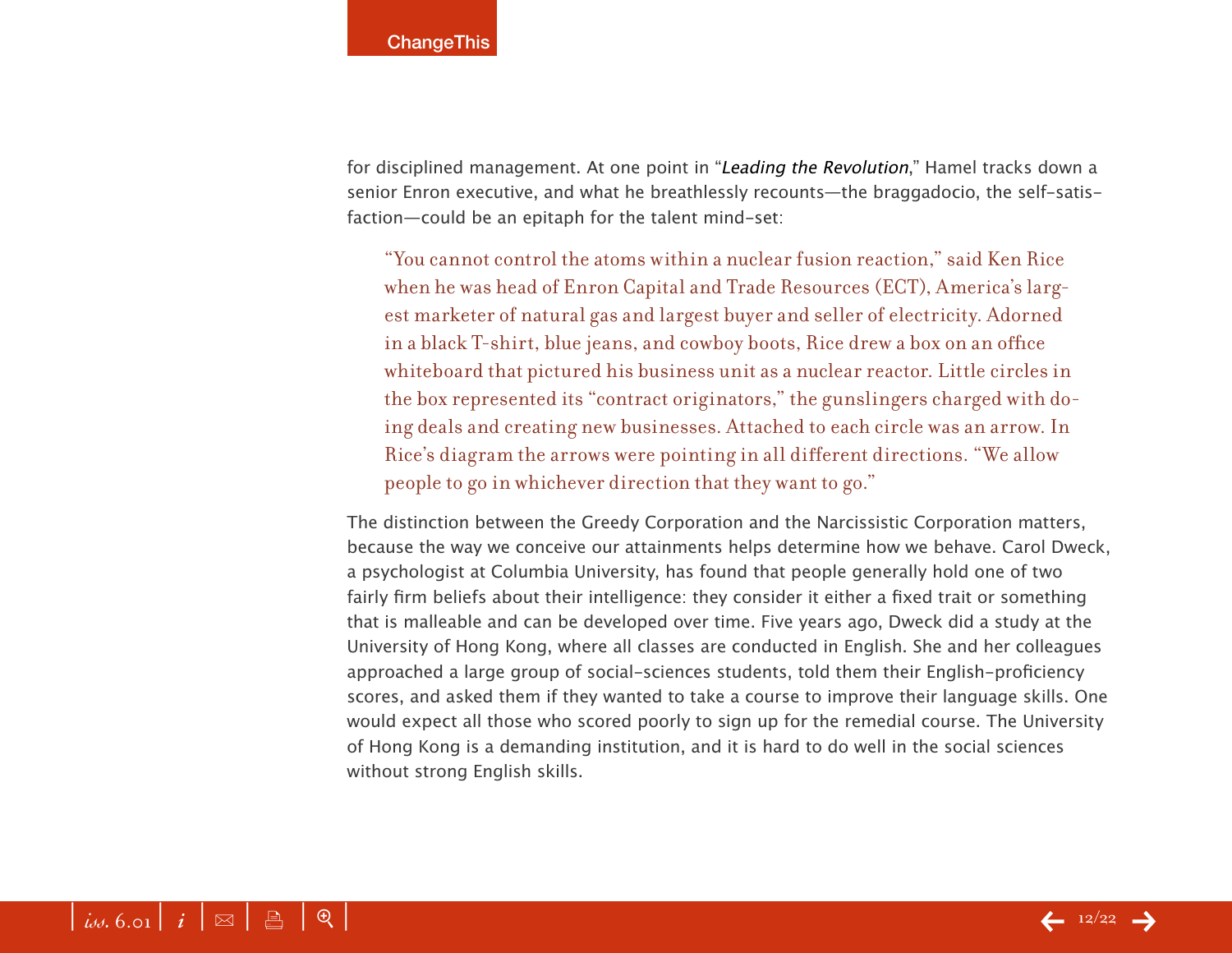Curiously, however, only the ones who believed in malleable intelligence expressed interest in the class. The students who believed that their intelligence was a fixed trait were so concerned about appearing to be deficient that they preferred to stay home. "Students who hold a fixed view of their intelligence care so much about looking smart that they act dumb," Dweck writes, "for what could be dumber than giving up a chance to learn something that is essential for your own success?"

## At Enron, the needs of the customers and the shareholders were secondary to the needs of its stars.

In a similar experiment, Dweck gave a class of preadolescent students a test filled with challenging problems. After they were finished, one group was praised for its effort and another group was praised for its intelligence. Those praised for their intelligence were reluctant to tackle difficult tasks, and their performance on subsequent tests soon began to suffer. Then Dweck asked the children to write a letter to students at another school, describing their experience in the study.

She discovered something remarkable: forty per cent of those students who were praised for their intelligence lied about how they had scored on the test, adjusting their grade upward. They weren't naturally deceptive people, and they weren't any less intelligent or self-confident than anyone else. They simply did what people do when they are immersed in an environment that celebrates them solely for their innate "talent." They begin to define themselves by that description, and when times get tough and that self-image is threatened they have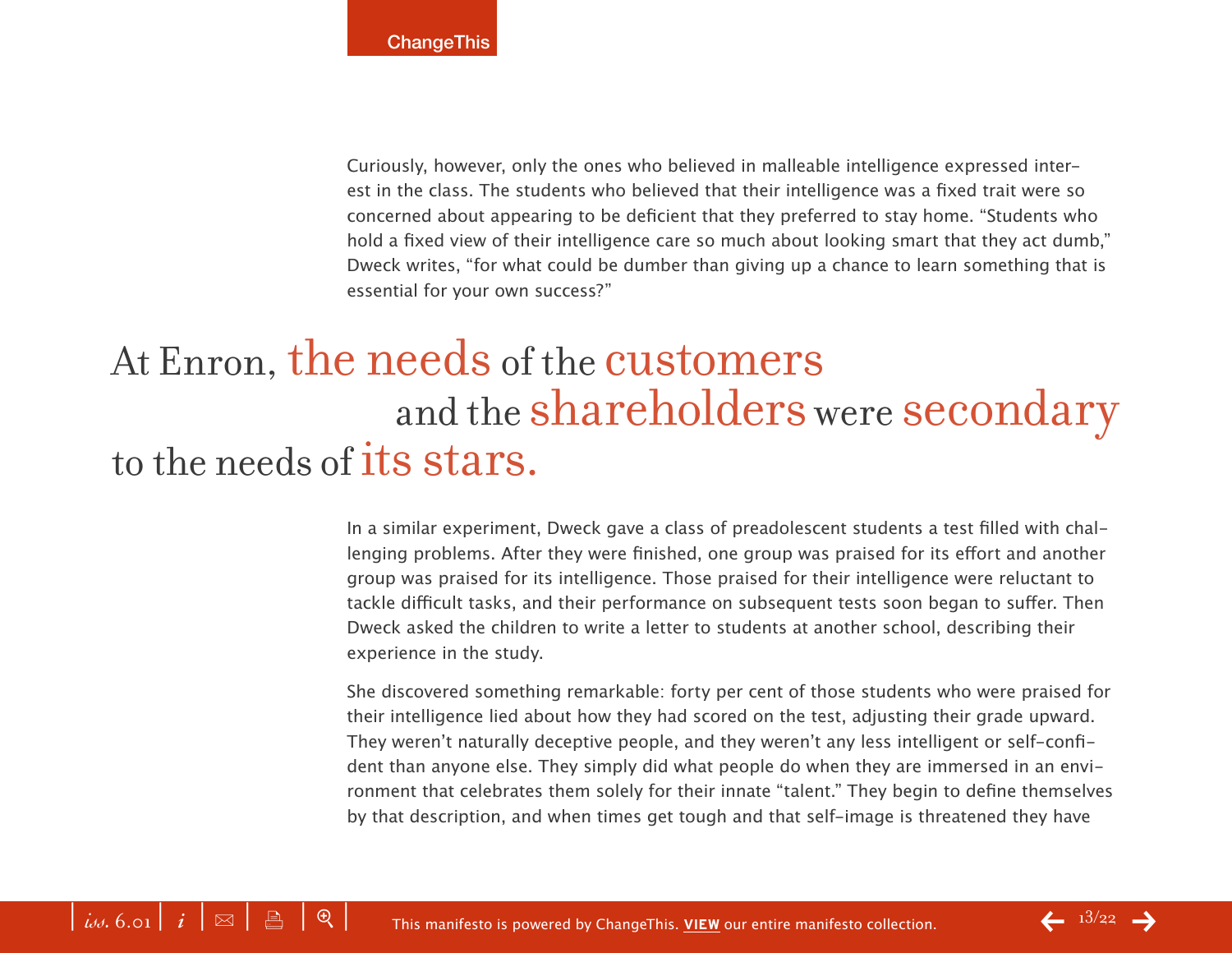difficulty with the consequences. They will not take the remedial course. They will not stand up to investors and the public and admit that they were wrong. They'd sooner lie.

The broader failing of McKinsey and its acolytes at Enron is their assumption that an organization's intelligence is simply a function of the intelligence of its employees. They believe in stars, because they don't believe in systems. In a way, that's understandable, because our lives are so obviously enriched by individual brilliance. Groups don't write great novels, and a committee didn't come up with the theory of relativity. But companies work by different rules. They don't just create; they execute and compete and coördinate the efforts of many different people, and the organizations that are most successful at that task are the ones where the system is the star.

# Those praised for their intelligence were reluctant to tackle difficult tasks, and their performance on subsequent tests soon began to suffer.

There is a wonderful example of this in the story of the so-called Eastern Pearl Harbor, of the Second World War. During the first nine months of 1942, the United States Navy suffered a catastrophe. German U-boats, operating just off the Atlantic coast and in the Caribbean, were sinking our merchant ships almost at will. U-boat captains marvelled at their good fortune. "Before this sea of light, against this footlight glare of a carefree new world were passing the silhouettes of ships recognizable in every detail and sharp as the outlines in a sales catalogue," one U-boat commander wrote. "All we had to do was press the button."

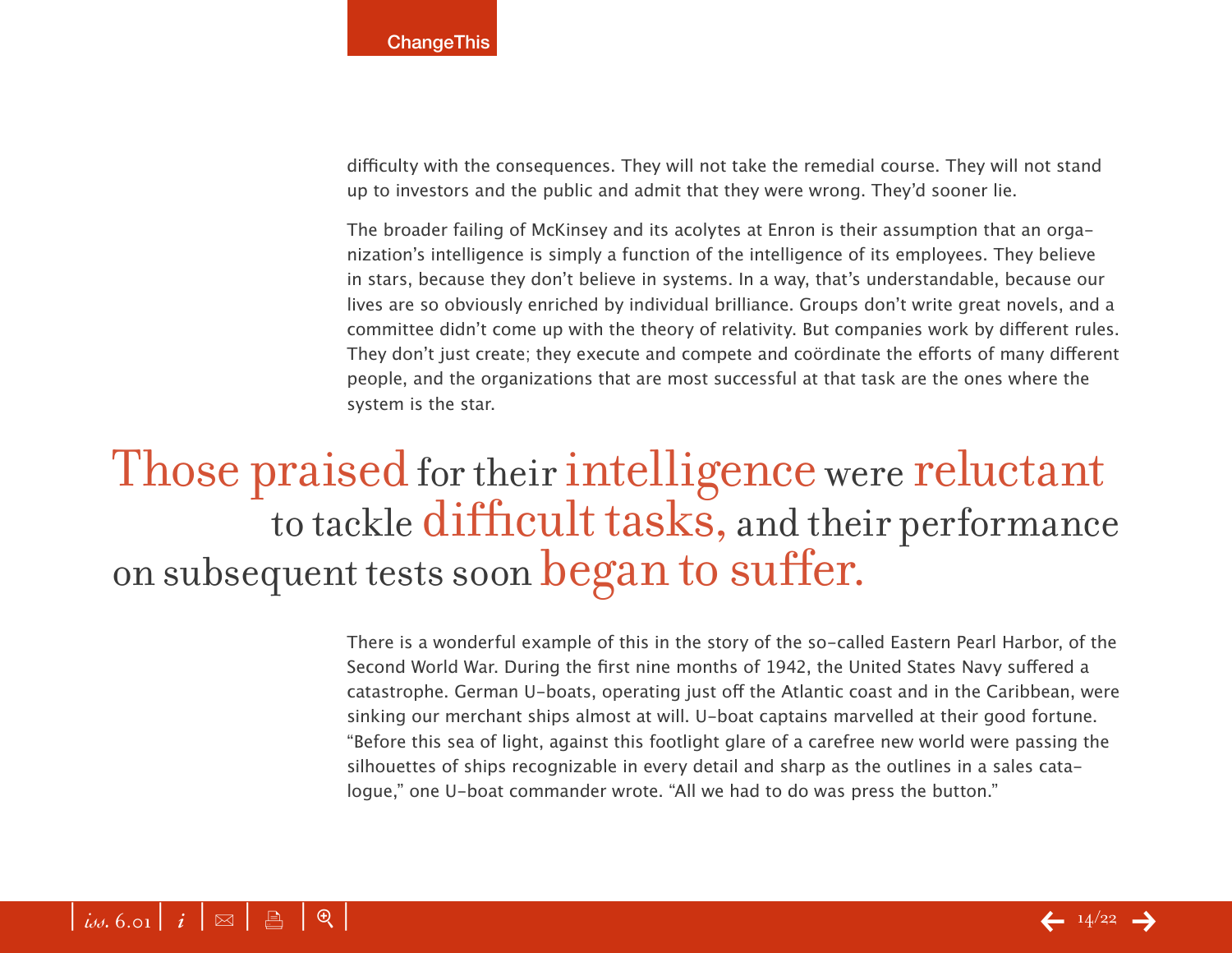What made this such a puzzle is that, on the other side of the Atlantic, the British had much less trouble defending their ships against U-boat attacks. The British, furthermore, eagerly passed on to the Americans everything they knew about sonar and depth-charge throwers and the construction of destroyers. And still the Germans managed to paralyze America's coastal zones.

You can imagine what the consultants at McKinsey would have concluded: they would have said that the Navy did not have a talent mind-set, that President Roosevelt needed to recruit and promote top performers into key positions in the Atlantic command. In fact, he had already done that. At the beginning of the war, he had pushed out the solid and unspectacular Admiral Harold R. Stark as Chief of Naval Operations and replaced him with the legendary Ernest Joseph King. "He was a supreme realist with the arrogance of genius," Ladislas Farago writes in "The Tenth Fleet," a history of the Navy's U-boat battles in the Second World War. "He had unbounded faith in himself, in his vast knowledge of naval matters and in the soundness of his ideas. Unlike Stark, who tolerated incompetence all around him, King had no patience with fools."

The Navy had plenty of talent at the top, in other words. What it didn't have was the right kind of organization. As Eliot A. Cohen, a scholar of military strategy at Johns Hopkins, writes in his brilliant book "Military Misfortunes in the Atlantic:"

To wage the antisubmarine war well, analysts had to bring together fragments of information, direction-finding fixes, visual sightings, decrypts, and the "flaming datum" of a U-boat attack—for use by a commander to coordinate the efforts of warships, aircraft, and convoy commanders. Such synthesis had to occur in near "real time"—within hours, even minutes in some cases.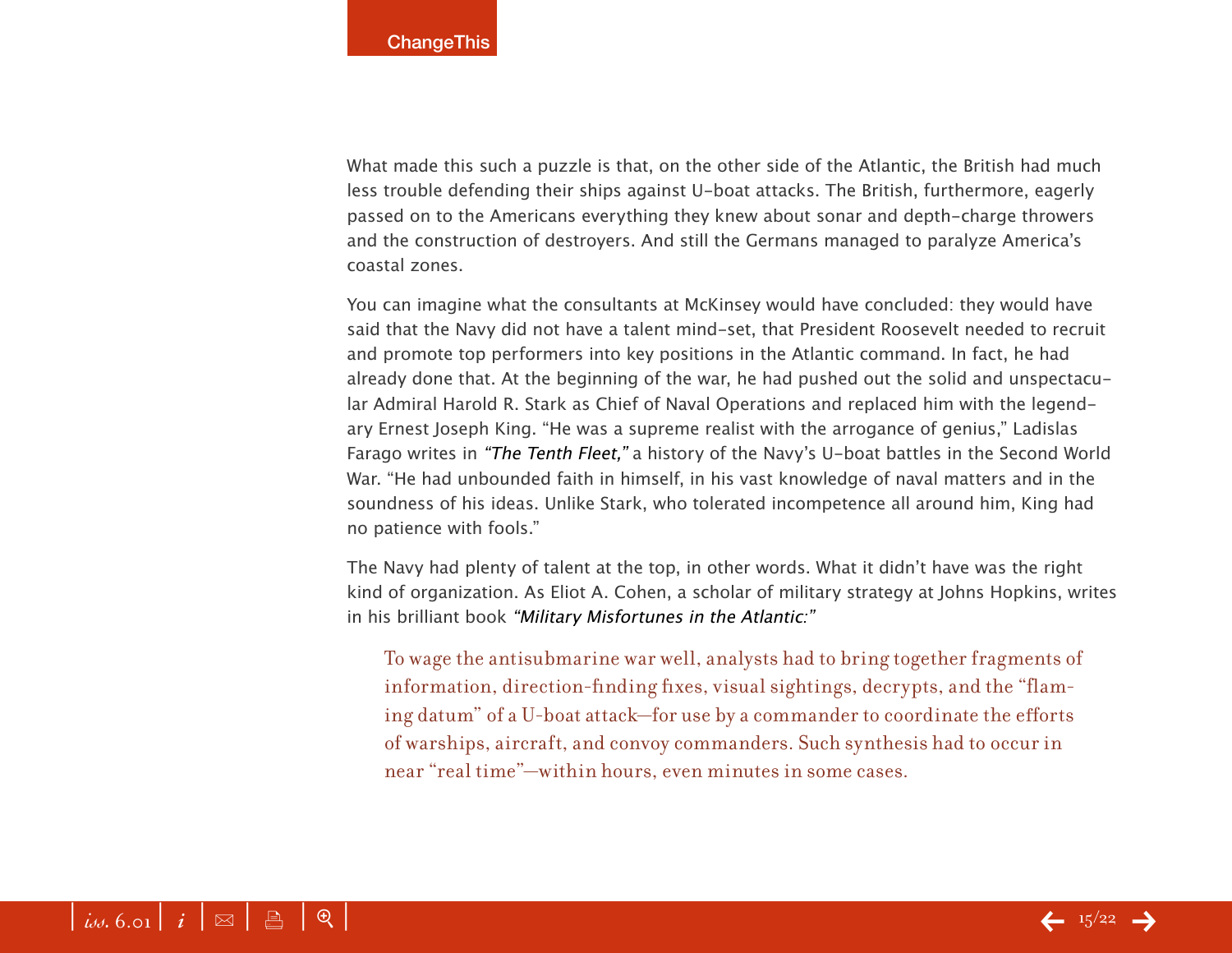The British excelled at the task because they had a centralized operational system. The controllers moved the British ships around the Atlantic like chess pieces, in order to outsmart U-boat "wolf packs." By contrast, Admiral King believed strongly in a decentralized management structure: he held that managers should never tell their subordinates ʻhow' as well as what to ʻdo.' In today's jargon, we would say he was a believer in "loose-tight" management, of the kind celebrated by the McKinsey consultants Thomas J. Peters and Robert H. Waterman in their 1982 best-seller, "In Search of Excellence." But "loose-tight" doesn't help you find U-boats.

# The talent myth assumes that people make organizations smart. More often than not, it's the other way around.

Throughout most of 1942, the Navy kept trying to act smart by relying on technical knowhow, and stubbornly refused to take operational lessons from the British. The Navy also lacked the organizational structure necessary to apply the technical knowledge it did have to the field. Only when the Navy set up the Tenth Fleet—a single unit to coördinate all antisubmarine warfare in the Atlantic—did the situation change. In the year and a half before the Tenth Fleet was formed, in May of 1943, the Navy sank thirty-six U-boats. In the six months afterward, it sank seventy-five. "The creation of the Tenth Fleet did not bring more talented individuals into the field of ASW"—anti-submarine warfare—"than had previous organizations," Cohen writes. "What Tenth Fleet did allow, by virtue of its organization and mandate, was for these individuals to become far more effective than previously." The talent myth assumes that people make organizations smart. More often than not, it's the other way around.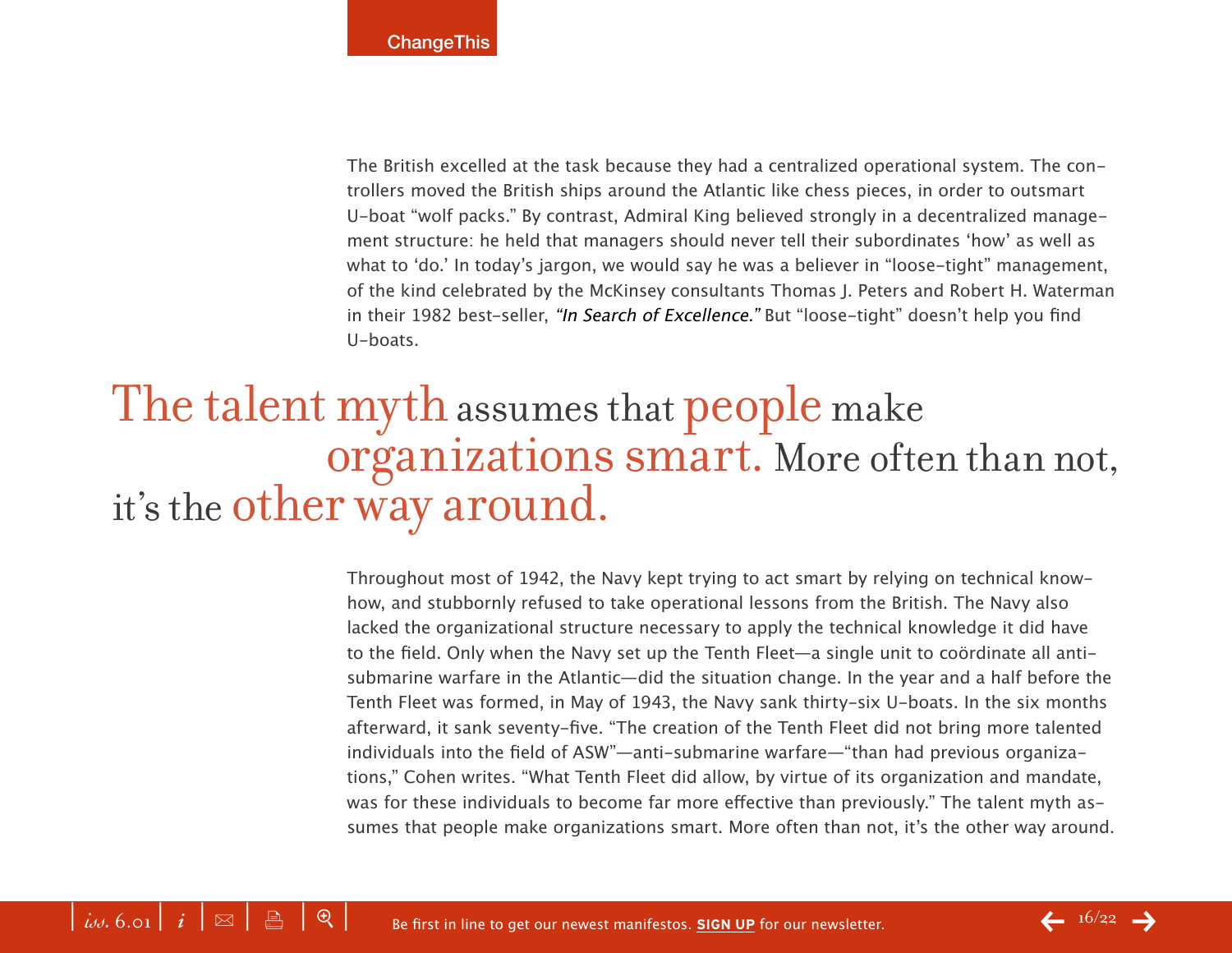There is ample evidence of this principle among America's most successful companies. Southwest Airlines hires very few M.B.A.s, pays its managers modestly, and gives raises according to seniority, not "rank and yank." Yet it is by far the most successful of all United States airlines, because it has created a vastly more efficient organization than its competitors have. At Southwest, the time it takes to get a plane that has just landed ready for takeoff—a key index of productivity—is, on average, twenty minutes, and requires a ground crew of four, and two people at the gate. (At United Airlines, by contrast, turnaround time is closer to thirty-five minutes, and requires a ground crew of twelve and three agents at the gate.)

# Southwest Airlines hires very few M.B.A.s, pays its managers modestly, and gives raises according to seniority, not "rank and yank."

In the case of the giant retailer Wal-Mart, one of the most critical periods in its history came in 1976, when Sam Walton "unretired," pushing out his handpicked successor, Ron Mayer. Mayer was just over forty. He was ambitious. He was charismatic. He was, in the words of one Walton biographer, "the boy-genius financial officer." But Walton was convinced that Mayer was, as people at McKinsey would say, "differentiating and affirming" in the corporate suite, in defiance of Wal-Mart's inclusive culture. Mayer left, and Wal-Mart survived. After all, Wal-Mart is an organization, not an all-star team. Walton brought in David Glass, late of the Army and Southern Missouri State University, as C.E.O.; the company is now ranked No. 1 on the Fortune 500 list.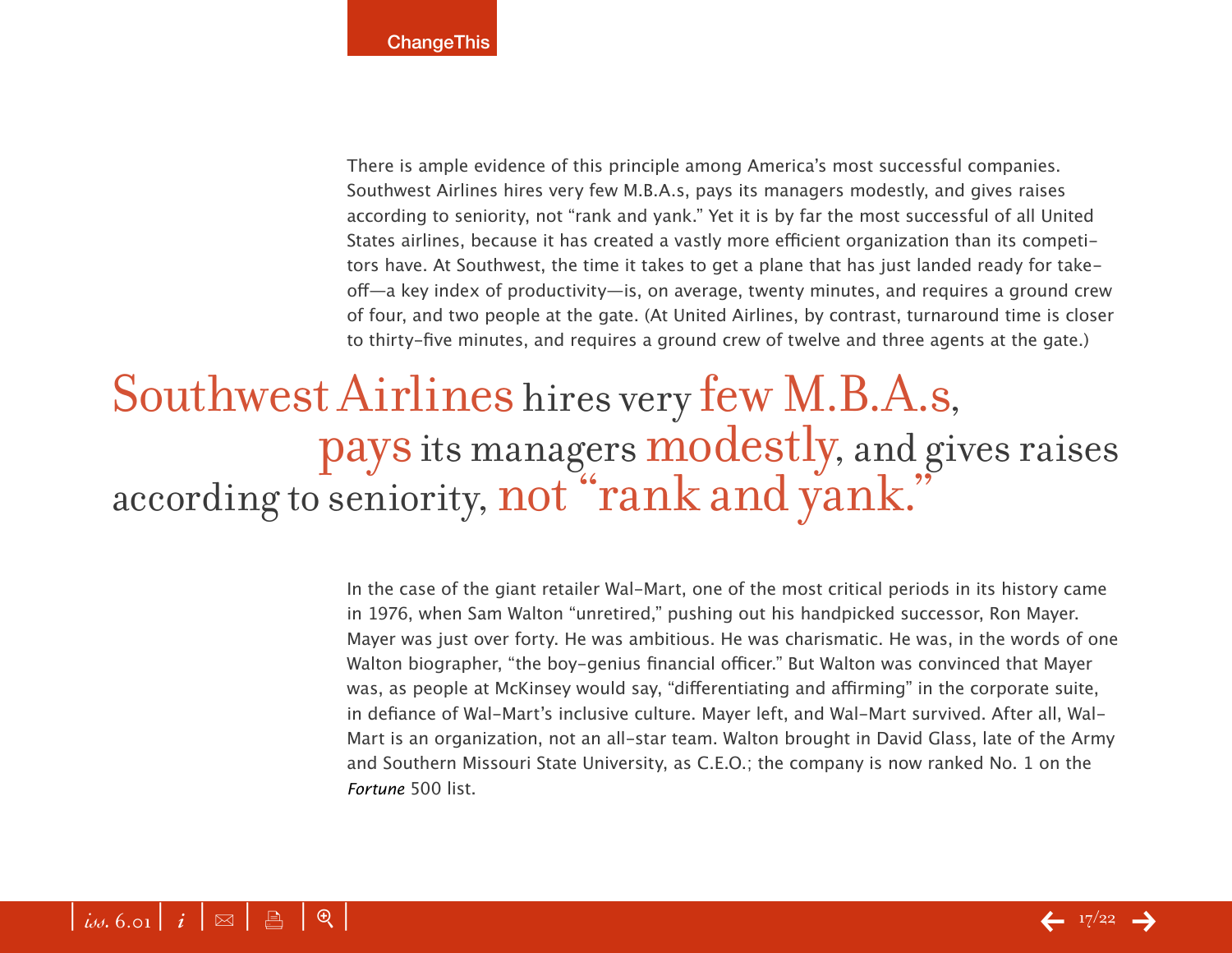Procter & Gamble doesn't have a star system, either. How could it? Would the top M.B.A. graduates of Harvard and Stanford move to Cincinnati to work on detergent when they could make three times as much reinventing the world in Houston? Procter & Gamble isn't glamorous. Its C.E.O. is a lifer—a former Navy officer who began his corporate career as an assistant brand manager for Joy dishwashing liquid—and, if Procter & Gamble's best played Enron's best at Trivial Pursuit, no doubt the team from Houston would win handily. But Procter & Gamble has dominated the consumer-products field for close to a century, because it has a carefully conceived managerial system, and a rigorous marketing methodology that has allowed it to win battles for brands like Crest and Tide decade after decade. In Procter & Gamble's Navy, Admiral Stark would have stayed. But a cross-divisional management committee would have set the Tenth Fleet in place before the war ever started.

# Procter & Gamble has dominated the consumerproducts field for close to a century, because it has a carefully conceived managerial system.

Among the most damning facts about Enron, in the end, was something its managers were proudest of. They had what, in McKinsey terminology, is called an "open market" for hiring. In the open-market system—McKinsey's assault on the very idea of a fixed organization—anyone could apply for any job that he or she wanted, and no manager was allowed to hold anyone back. Poaching was encouraged.

When an Enron executive named Kevin Hannon started the company's global broadband unit, he launched what he called Project Quick Hire. A hundred top performers from around the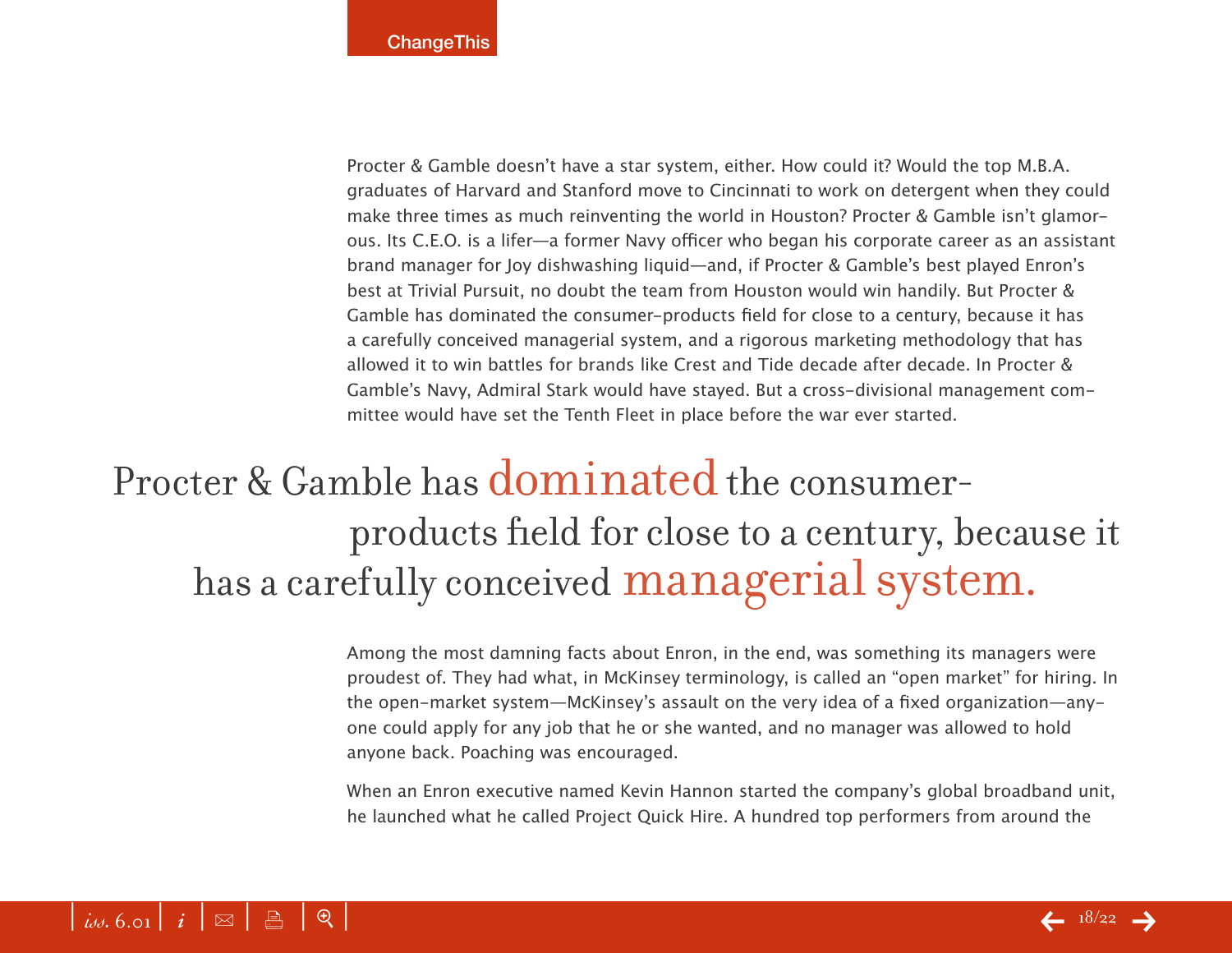company were invited to the Houston Hyatt to hear Hannon give his pitch. Recruiting booths were set up outside the meeting room. "Hannon had his fifty top performers for the broadband unit by the end of the week," Michaels, Handfield-Jones, and Axelrod write, "and his peers had fifty holes to fill." Nobody, not even the consultants who were paid to think about the Enron culture, seemed worried that those fifty holes might disrupt the functioning of the affected departments, that stability in a firm's existing businesses might be a good thing, that the self-fulfillment of Enron's star employees might possibly be in conflict with the best interests of the firm as a whole.

These are the sort of concerns that management consultants ought to raise. But Enron's management consultant was McKinsey, and McKinsey was as much a prisoner of the talent myth as its clients were. In 1998, Enron hired ten Wharton M.B.A.s; that same year, McKinsey hired forty. In 1999, Enron hired twelve from Wharton; McKinsey hired sixty-one. The consultants at McKinsey were preaching at Enron what they believed about themselves. "When we would hire them, it wouldn't just be for a week," one former Enron manager recalls, of the brilliant young men and women from McKinsey who wandered the hallways at the company's headquarters. "It would be for two to four months. They were always around." They were there looking for people who had the talent to think outside the box. It never occurred to them that, if everyone had to think outside the box, maybe it was the box that needed fixing.

#### **SUBSCRIBE**

Receive the latest manifestos as soon as they are available. Click here to receive our free newsletter by email. GO

#### EMAIL THIS

Share this manifesto with your friends and business colleagues. Click here to send this by email.

 $\boxtimes$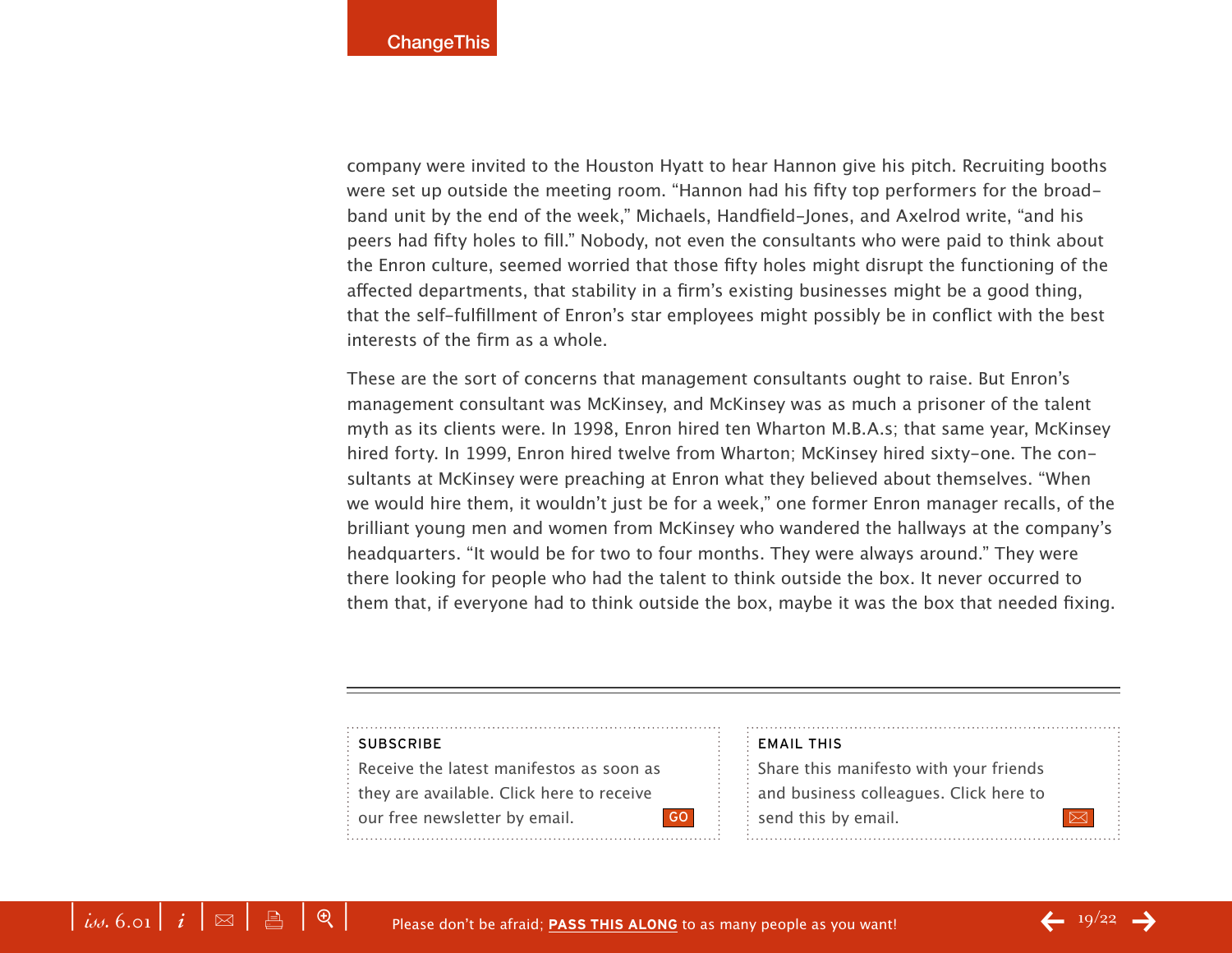### info



### **BUY THE BOOK**

For more details or to buy a copy of Malcolm Gladwell's book, The Tipping Point: How Little Things Can Make a Big Difference, click here.

GO

### **ABOUT THE AUTHOR**

Malcolm Gladwell was born in 1963 in England and grew up in Canada. He graduated with a degree in history from the University of Toronto in 1984.

From 1987 to 1996, he was a reporter for *The Washington Post*, first as a science writer and then as New York City bureau chief. In 2000, he published The Tipping Point: How Little Things Can Make a Big Difference. Since 1996, he has been a staff writer for The New Yorker magazine.

### **DOWNLOAD THIS**

This manifesto is available from <http://changethis.com/6.TalentMyth>

### **SEND THIS**

To pass along a copy of this manifesto to others, click here: <http://changethis.com/6.TalentMyth/email>

### **SUBSCRIBE**

Learn about our latest manifestos as soon as they are available. Sign up for our free newsletter and be notified by email.<http://changethis.com/subscribe/>



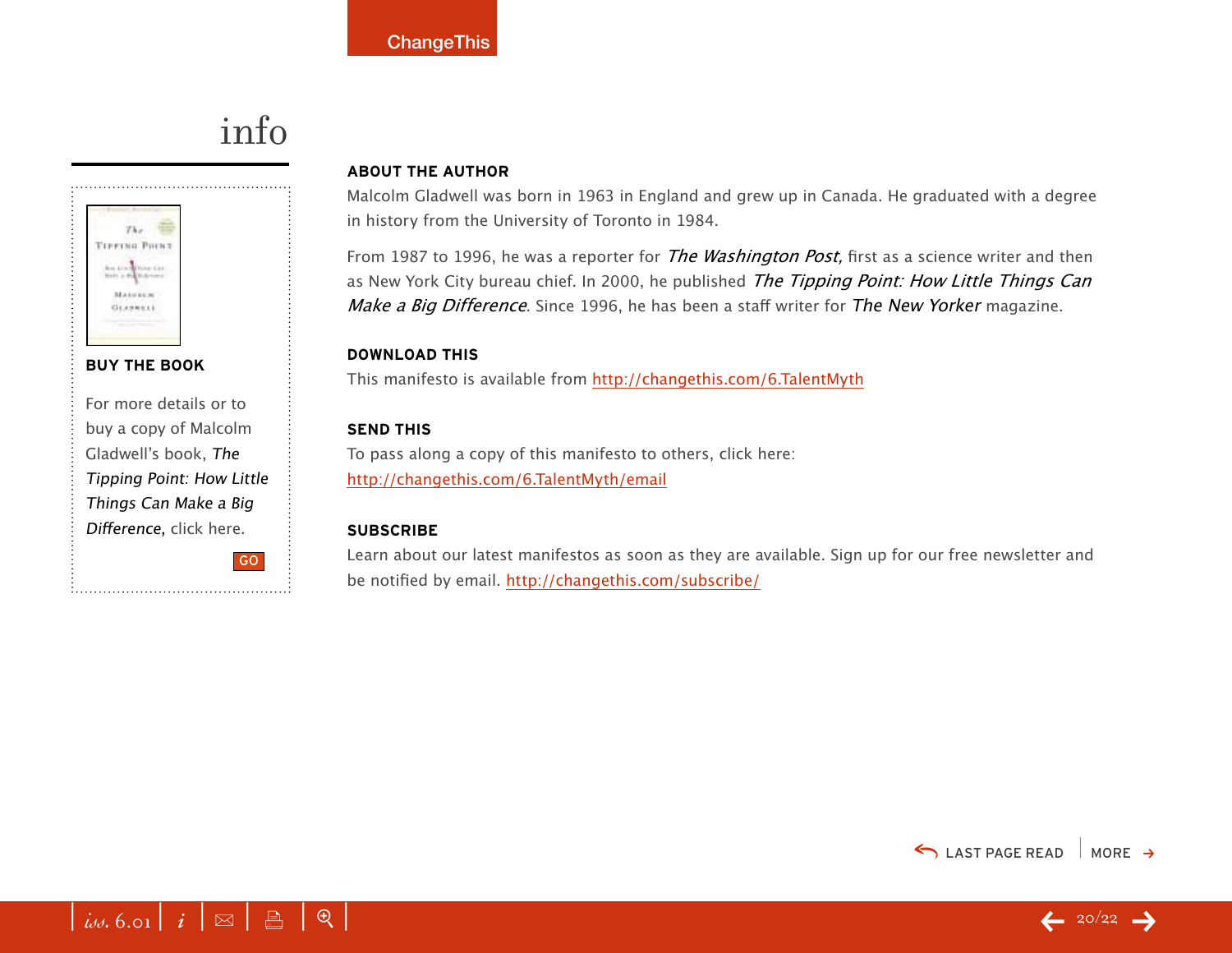### info

### **WHAT YOU CAN DO**

You are given the unlimited right to print this manifesto and to distribute it electronically (via email, your website, or any other means). You can print out pages and put them in your favorite coffee shop's windows or your doctor's waiting room. You can transcribe the author's words onto the sidewalk, or you can hand out copies to everyone you meet. You may not alter this manifesto in any way, though, and you may not charge for it.

### **NAVIGATION & USER TIPS**

Move around this manifesto by using your keyboard arrow keys or click on the right arrow ( $\rightarrow$ ) for the next page and the left arrow (  $\leftarrow$  ). To send this by email, just click on  $\boxed{\boxtimes}$  .

| <b>KEYBOARD SHORTCUTS</b>      | PC.           | <b>MAC</b>                                                    |
|--------------------------------|---------------|---------------------------------------------------------------|
| Zoom in (Larger view)          | $[CIL]$ $[+]$ | $[$ $\frac{1}{2}$ $[$ $\frac{1}{2}$ $]$ $[$ $\frac{1}{2}$ $]$ |
| Zoom out                       | $[CHL]$ $[-]$ | $[$ $\mathcal{H}$ $]$ $[-]$                                   |
| Full screen/Normal screen view | [CHL] [L]     | $[$ $\mathcal{H}$ $]$ $[$ $\mathsf{L}$ $]$                    |

#### **BORN ON DATE**

This document was created on 18 October 2004 and is based on the best information available at that time. To check for updates, please click here to [visit http://changethis.com/6.TalentM](http://changethis.com/6.TalentMyth)yth